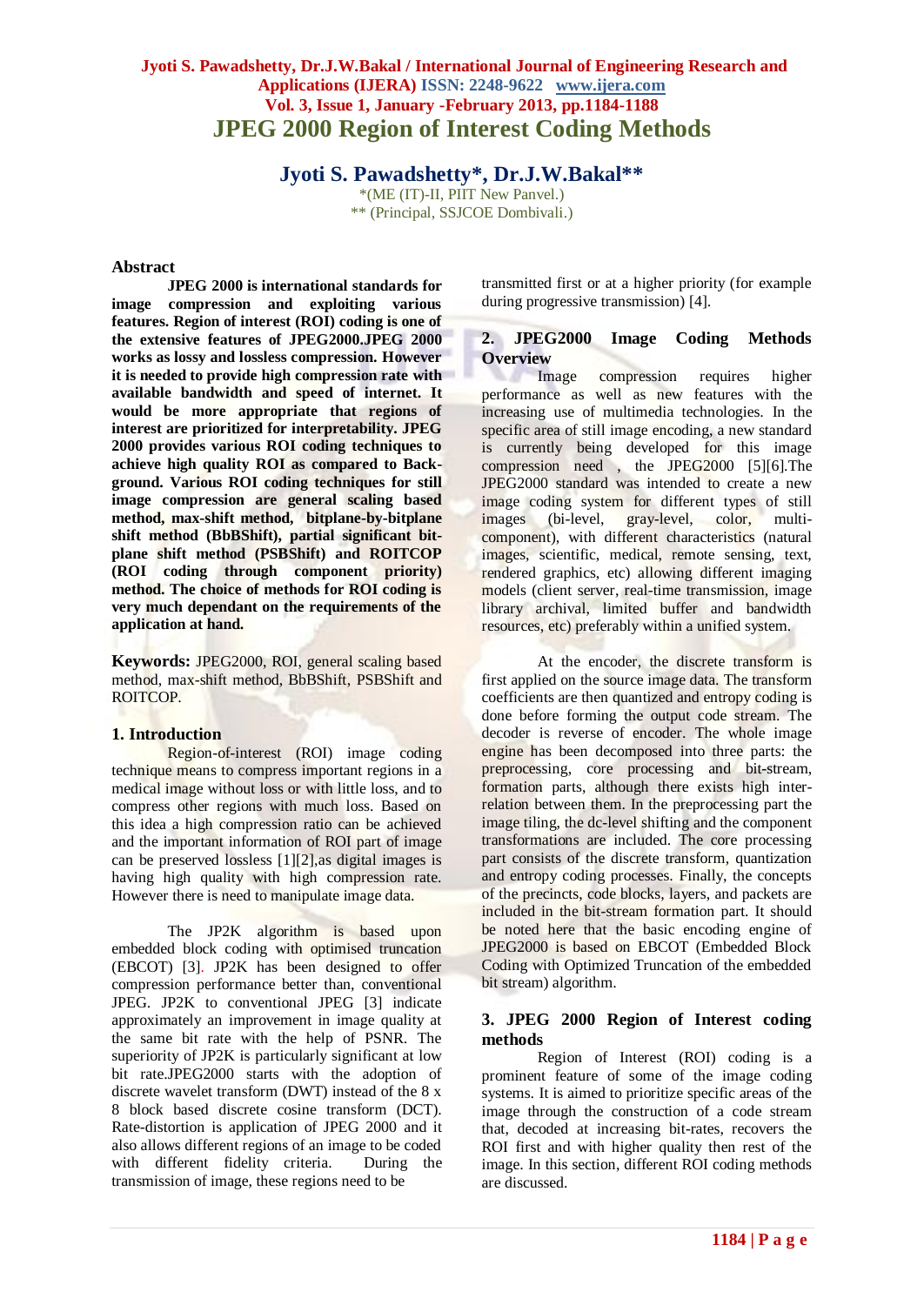**Basic Concept**: ROI coding [7] methods is gaining importance mainly in medical application mainly in highly diagnostic areas. The highly diagnostic area in medical images is called Region of interest (ROI). In such cases Physicians may not afford any loss of data in ROI. The ROI is encoded with higher quality than background. Transformation based coding is applied on image; which include Discrete wavelet transform (DWT) and Discrete Cosine transform. DWT is applied on image to find out wavelet coefficients. These coefficients related to ROI are transferred at higher priority as compared to background coefficients. To reconstruct image ROI coefficients which are called as ROI mask is introduced, to indicate which coefficients have to be transmitted exactly in order, for the receiver. At the encoder side discrete wavelet transform is applied to the image and coefficients related to ROI are scaled up with specified scaling value, where background coefficients are scaled down.

ROI mask calculation [8]is as follows: Let  $R^n$  be the wavelet domain,  $\Omega \in R^n$  $X \Omega(x)$  is defined as

$$
X \Omega(x) = \begin{cases} l, & \text{if } x \in \Omega \\ 0, & \text{if else.} \end{cases}
$$
 (1)

Then the ROI mask is generated as

من المنا

$$
gi(x) = (\widetilde{W}i\omega x \Omega)(x) + (\widetilde{I}ix \Omega)(x) \quad i \in \Lambda(10)
$$
  
(2)

xv

Where  $\widetilde{W}$  is wavelet operatorfor *i*th sub-band,

 $\Lambda$  is index set of all sub-bands

 *i* is identity Operator equipped with down-sampling operation.



(c) CT image with one ROI

(d) ROI mask with one ROI

**Fig 1: ROI coding techniques used in 2-D still images**

### **3.1 General Scaling based method**

The very first method of the ROI coding in JPEG2000 is the scaling method of ROI coding. In General Scaling based method (also defined in Part II of the JPEG2000 Imaging Standard [3][5]) where the bits representing the wavelet coefficients contributing to the ROI region, are shifted upward by a user-defined value [3], so that bits of ROI are placed in higher bit planes than the background. Then during transmission of image bits associated with ROI are placed in the bit stream before transmission of background bits of image. In this method, coefficients of ROI could be coded with non-ROI coefficients. Thus coefficients of ROI are decoded first than the background. Before whole image is encoded, if encoding process is terminated, ROI image quality is higher than the rest of the image. This method allows the use of arbitrary scaling value, so allows fine control on the relative importance between ROI and BG .Further, the general scaling based method requires the generation of an ROI mask and the distinction of ROI/BG coefficients at both encoder and decoder sides. This increases decoder complexity and processing overhead.

The scaling method has two major drawbacks.

- 1. It needs to encode and transmit the shape information of the ROIs.
- **2.** If arbitrary ROI shapes are desired, the shape coding will consume a large number of bits, which significantly decreases the overall coding efficiency .



**Fig 2a) No Scaling 2b) General Scaling based method, S=4** 

### **3.2 MAXSHIFT method**

In the max-shift method, the wavelet transform is applied to the original image at the encoder side. Wavelet transform is resulting into sub-band coefficients. Bits not associated with the ROI (i.e. background (BG)) are downshifted below those belonging to the ROI as shown in Fig 3, [6]. A valid up-shift value is a value that ensures no overlap between the ROI and BG bit-planes. To achieve this encoder must select *Rshift*≥ max (Mb), where *Mb* is the largest number of magnitude bit-planes for any background coefficient for sub-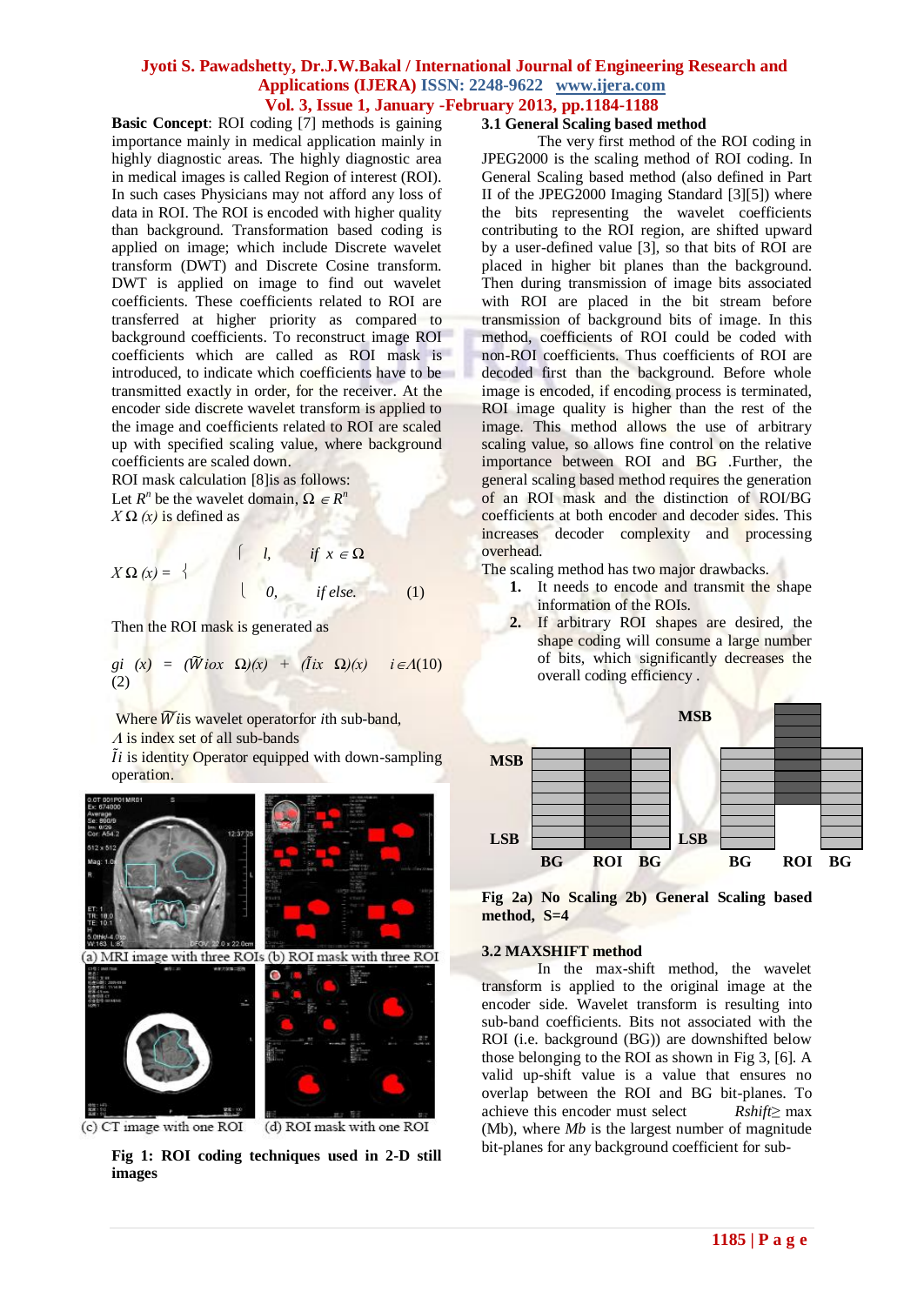band *b*. In MAXSHIFT method (defined in Part 1 of the JPEG2000 standard), scaled value is computed with arbitrary shape, so that, there is no need to transmit shape information during encoding process. On decoder side, non-ROI coefficients are scaled up to their original bit-planes before the inverse wavelet transform is applied. The downshifting of BG coefficient bits towards the least significant bitplanes isolates ROI bits in the most significant bitplanes.





### **3.3 Bit-plane by bit-plane shift coding method**

In bitplane-by-bitplane shift (BbBShift) method, it shifts them on a bitplane-by-bitplane basis instead of shifting all bitplanes at once as in MAXSHIFT. An illustration of the BbBShift method is shown in Fig 4[5]. Two parameters, s1 and s2, are used in BbBShift. The sum of s1 and s2 must be equal to the largest number of magnitude bitplanes for any ROI coefficient. At the encoder, for any bitplane of an ROI coefficient If  $b \leq s1$ , no shift; If s1<  $b \le s1+s2$ , shift it down to bitplane s1+2(b-s1) and any bitplane b of a BG coefficient.

If  $b \leq s2$ , shift it down to bitplane  $s1+2b-1$ ; If  $b > s2$ , shift it down to bitplane  $s1+s2+b$ . The first step at the decoder, for any given nonzero wavelet coefficient, is to identify whether it is an ROI coefficient or a BG coefficient. This can be done by examining the bitplane level of its most significant bit (MSB).

The set of ROI associated bitplanes is given by:

Broi= {b
$$
\mid
$$
b  $\leq$  sl or b= sl+2k, k=1, 2...s2}  
(3)

The BbBShift method supports arbitrary shaped ROI. BbBShift has the flexibility to have an arbitrary scaling value to adjust the relative importance between ROI and BG coefficients with improved quality of ROI coding.



**Fig 4.BbBShift methods with S = 4and S= 5(Bitplanes are represented by the gray bars).**

### **3.4 Partial significant bit-planes shift**

A new and flexible scaling-based method called *partial significant bitplanes shift*  (PSBShift)[6]. PSBShift can combine the advantages of the two standard methods and efficiently compress multiple ROIs with different degrees of interest. This method is mainly based on the facts that at low bit rates, there is need to only shift part of the MSBs of ROI coefficients instead of shifting the whole bitplane as the standard methods do, so it is called as PSBShift. An illustration of the PSBShift method is shown in Fig 5  $[10][11]$  (where s1 = 4 and s2=6).The whole bitplanes of ROI coefficients are divided into two parts: *the MSBs* and *the residual significant bitplanes*.

At the encoder, the MSBs of the residual significant bitplanes of ROI coefficients are downshifted toward LSB with BG coefficients, while ROI coefficients are not shifted.

At the decoder, ROI coefficients can be identified in the same way as maxshift. The PSBShift method can code ROI in an image with higher or the same quality as BG.

PSBShift JPEG2000 ROI coding method has four primary advantages:

1) It allows different wavelet subbands to have different ROI definitions.

2) It supports arbitrarily shaped ROI coding without coding the shape.

3) It can efficiently code multiple ROIs with different priorities in an image at the low bit rates [12].

4) It can control the relative importance between ROIs and BG by using appropriate scaling values.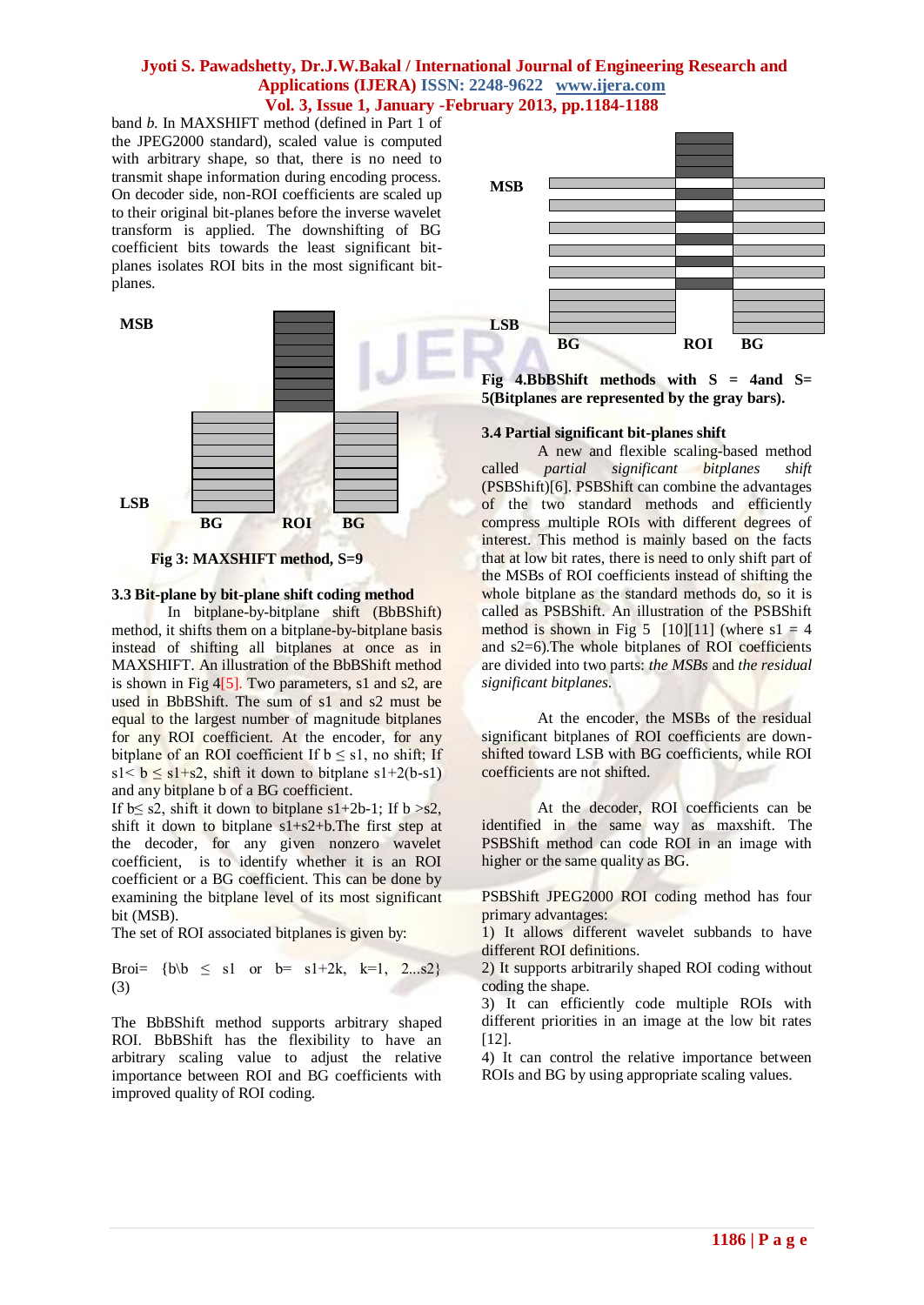

**Fig 5 Proposed GPBShiftmethod,** *S***1=4,** *S***2=6.**

### **3.5 ROI coding through component priority**

The JPEG 2000 coding system has to allow the access and manipulation of components in the compressed domain without needing to decompress the image, it is called as component scalability. Multi-component images and component scalability features is provided by ROI coding Through Component Priority (ROITCOP) [12] [13] to allocate each ROI in a component where the non-ROI area is set to zero. These components are prioritized using rate-distortion optimization techniques at desired priorities generating a multi-component image with each ROI prioritized at will.

Before applying ROITCOP, JPEG 2000 encoding system requires two operations which are generate

components and join components as shown in fig 6. At the encoder side generate components is that defines as many components as ROIs have the image and one component for background. The operation Join Components sets the magnitude of each ROI coefficient to that recovered at the ROI-component with highest priority containing that ROI coefficient and background coefficient for background coefficient. The key feature of this method is to allocate each ROI in a component and set coefficients of the non-ROI area of that component to zero. However to reduce overall distortion, for multi component images MC-PCRD is applied to combine the bit streams from all component.

The main difference between ROITCOP and previous methods is ROITCOP contain either only ROI coefficients or background coefficients but previous methods contain both type of coefficients. Some advanced features of ROITCOP are: it avoids the dynamic range problem of the decoder; it achieves very high fine-grain accuracy, comparable to that achieved by ROI coding methods based on modifying wavelet coefficients; it enables the definition of multiple ROIs with different degrees of priority; it is able to exclusively recover the desired ROIsimulating the MaxShift method – through the component scalability; it is able to decode the ROI and the background in a lossy-to-lossless mode;



**Fig 6. Show Operations for the ROI coding method. Two operations are added in coder/decoder pipeline: generate components and join components**

# **Conclusion**

We have provided overview of JPEG2000 compression method with enhanced ROI coding methods which are useful to find out highly diagnostic area called as ROI and apply high compression rate on other part.JPEG 2000 performs for lossy and lossless compression with most effective DWT tool. ROI coding techniques are enabling better image examination and addressing

issues regarding image handling and transmission in telemedicine systems. Thus medical image compression with ROI coding techniques are gaining importance mainly in medical areas. These techniques enable their use in internet and mobile phones. With available bandwidth and power, ROI coding techniques transmit image data from one location to other location and support the moving